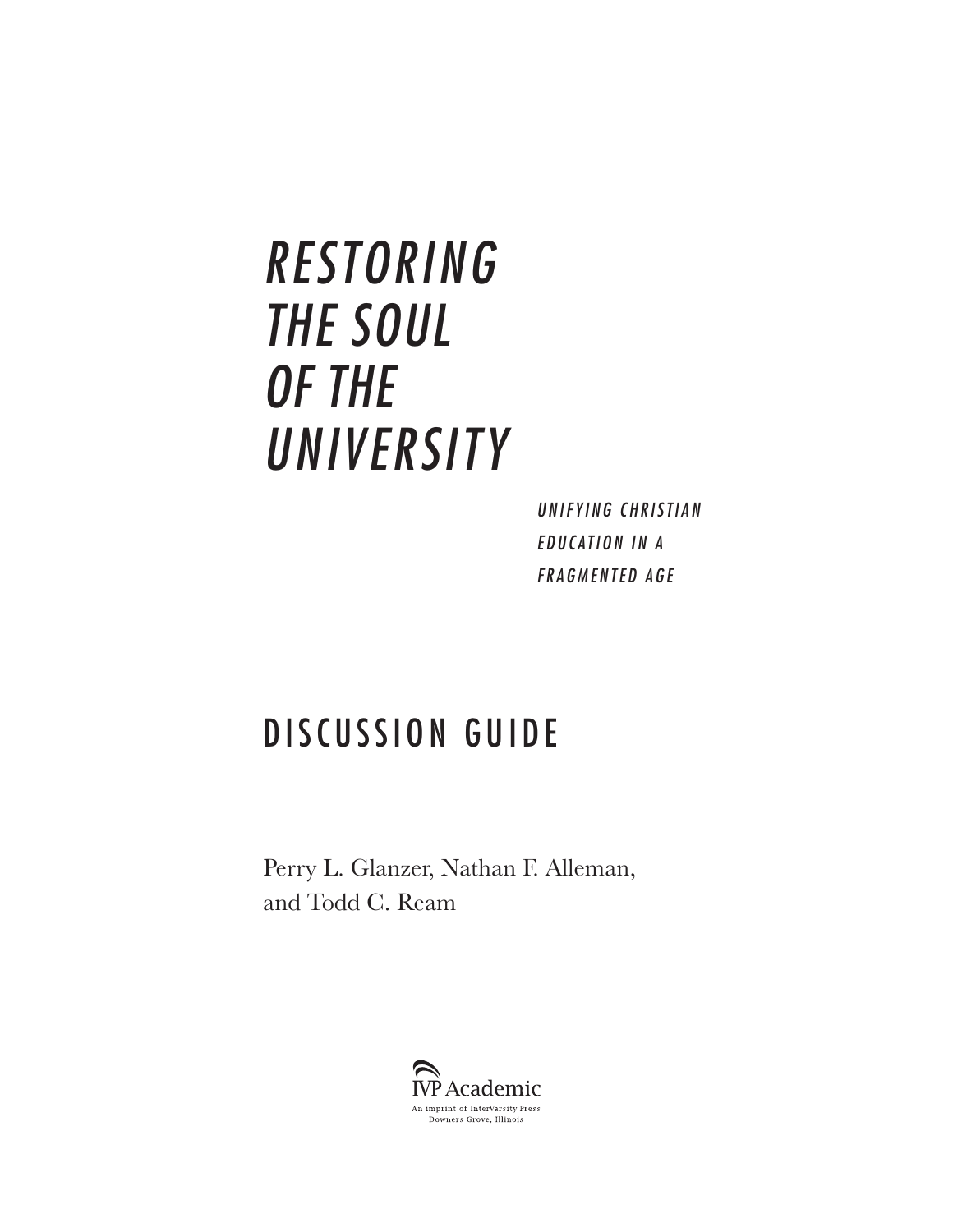*Restoring the Soul of the University* by Perry L. Glanzer, Nathan F. Alleman, and Todd C. Ream Copyright ©2017 by Perry L. Glanzer, Nathan F. Alleman and Todd C. Ream. Published by InterVarsity Press, Downers Grove, IL. www.ivpress.com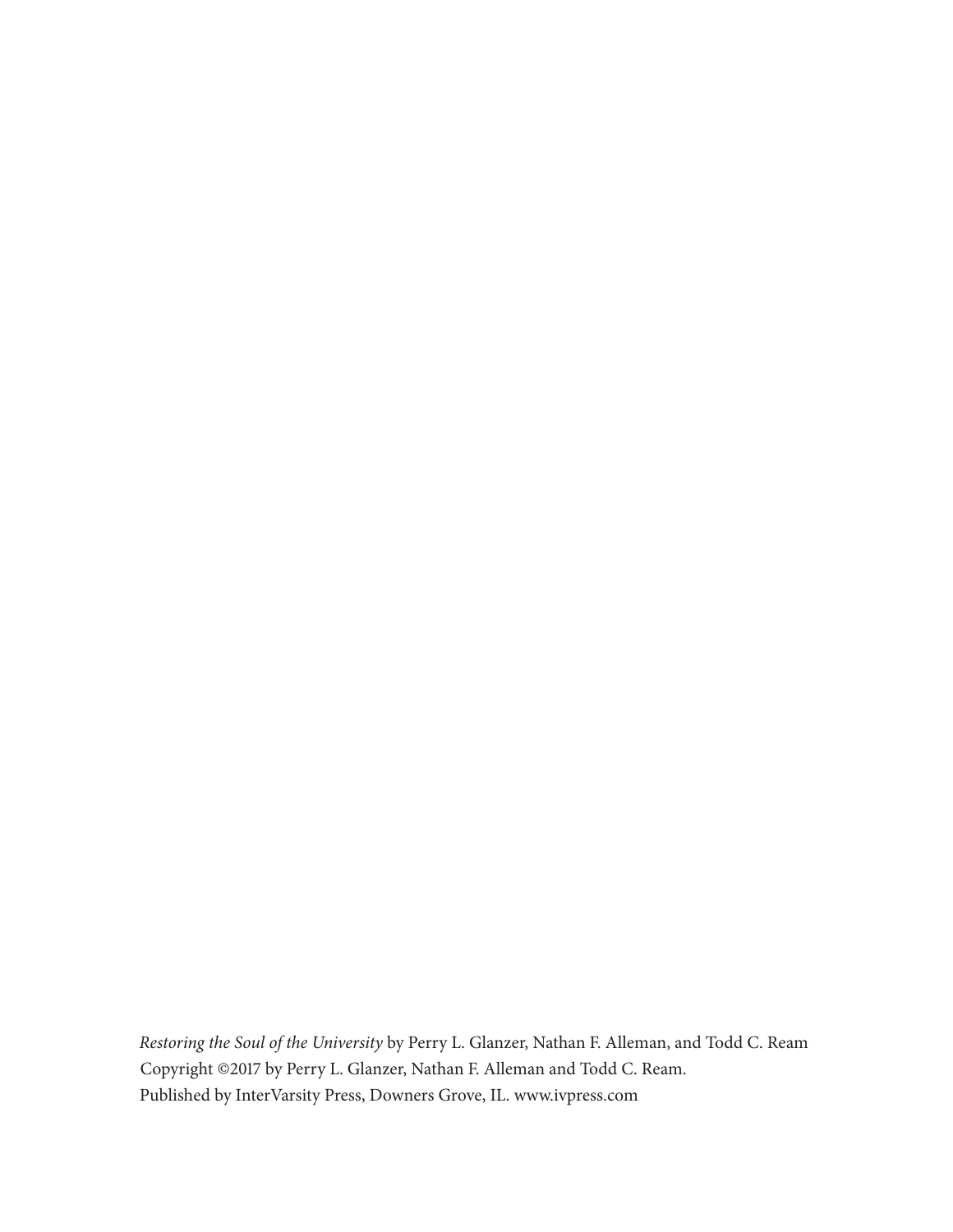### *NOTE*

In an attempt to personalize the context of the book, readers are encouraged to think about various ideas in relation to a campus or campuses they know best. Those institutions may include ones they attended, that operate in their immediate area, are operated by their denomination, or ones where they serve. In essence, part of what we try to do is encourage readers to get more out of this book by thinking through these ideas in relation to campuses where they are stakeholders in some fashion.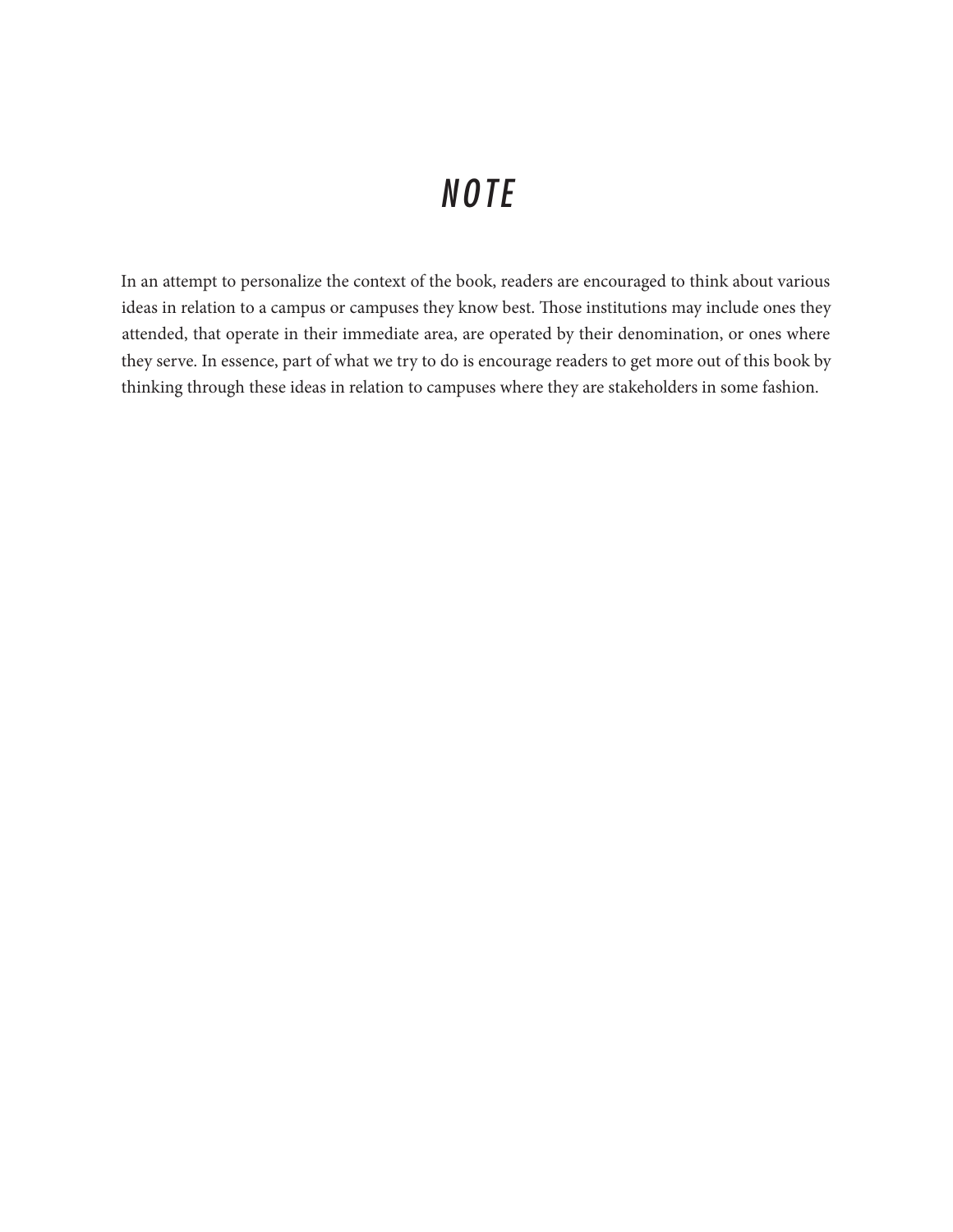## *INTRODUCTION*

#### Can the Soul of the University Be Saved?

- 1. In what way(s), if at all, do the institutions you know best reflect the qualities of the multiversity? What, if any, are the common interests of those colleges and/or universities?
- 2. What are the identities and associated loves of those colleges and universities? In what ways, if at all, do those identities affect the views of their students of the good, the true, and the beautiful?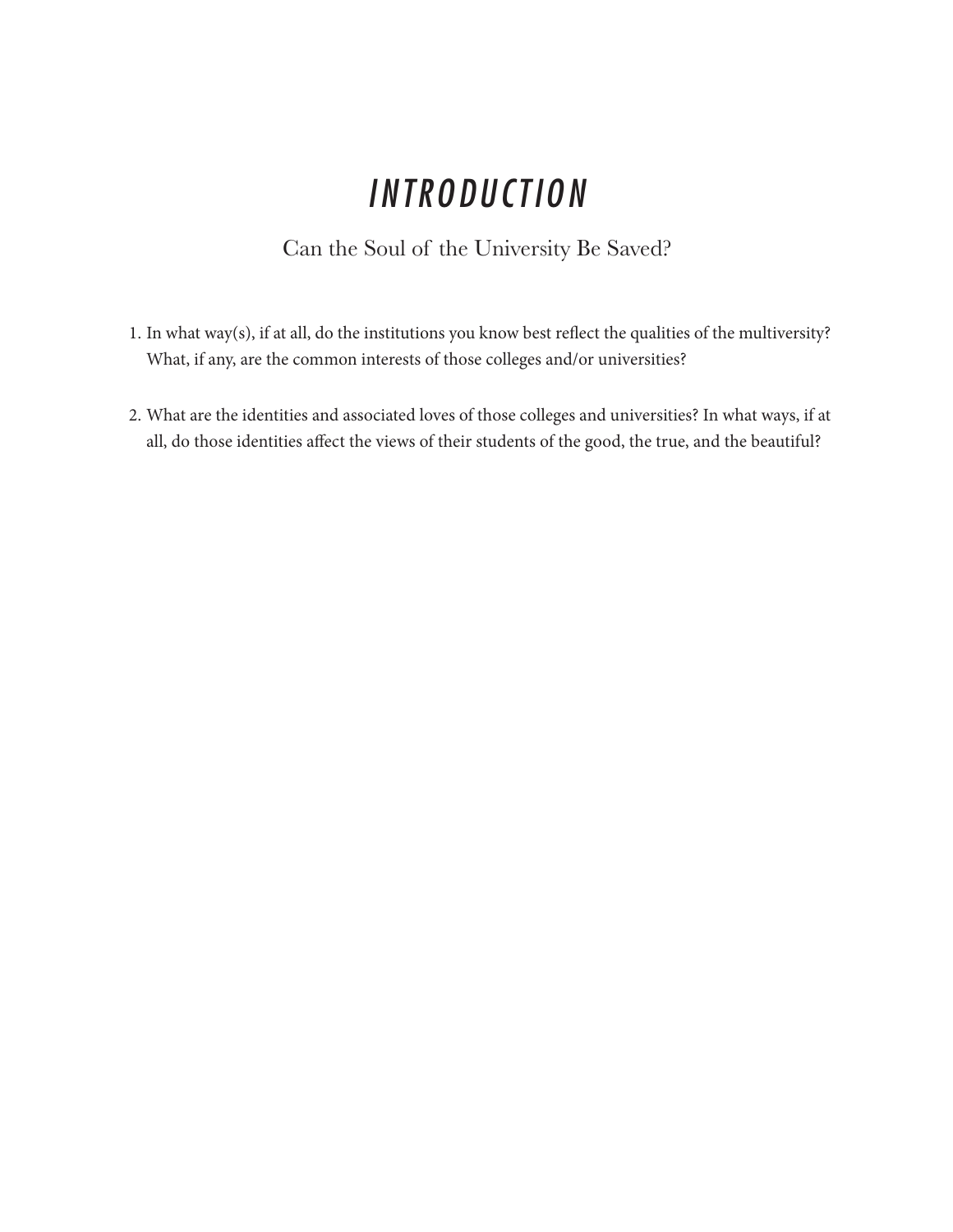# *BUILDING THE UNIVERSITY*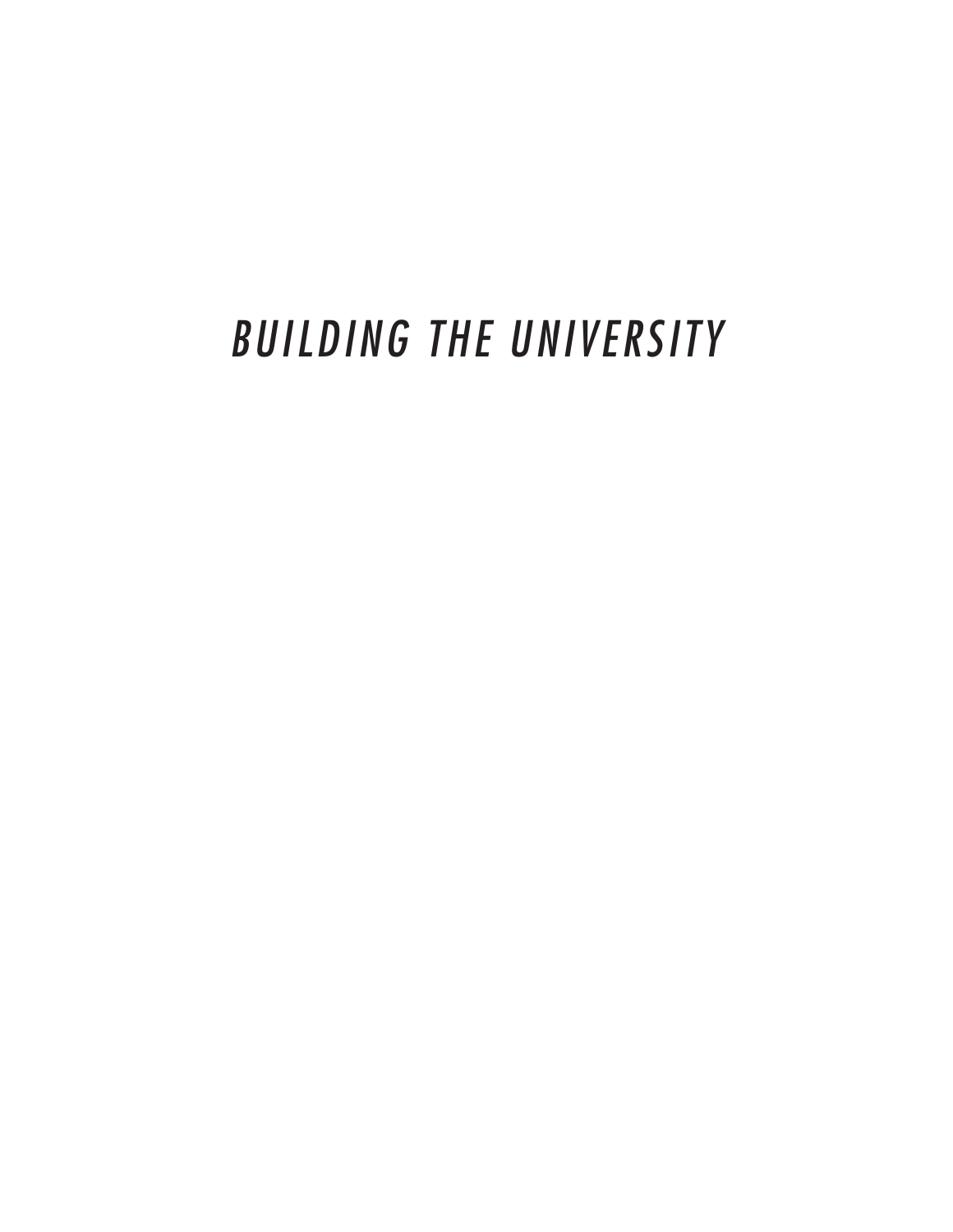### *CREATING THE ORIGINAL BLUEPRINT OF A UNIVERSITY*

- 1. How is knowledge classified and/or organized on campus? In what way(s) would faculty describe that organizational schema? What about students?
- 2. In what way(s), if at all, do those institutions seek to help students become like Christ?
- 3. What role does theology play on campus? Where is it practiced? How is it practiced?
- 4. How did Hugh of St. Victor conceive of a student-centered approach to learning? How does that understanding compare with the one in place on campus?
- 5. What practices are at the core of what students experience on campus?
- 6. At the University of Paris, ideas were sharpened through dialogue. In what way(s) are ideas sharpened on campus?
- 7. What role did theology and Scripture play in the academic palace Hugh envisioned? What role do you think they should play?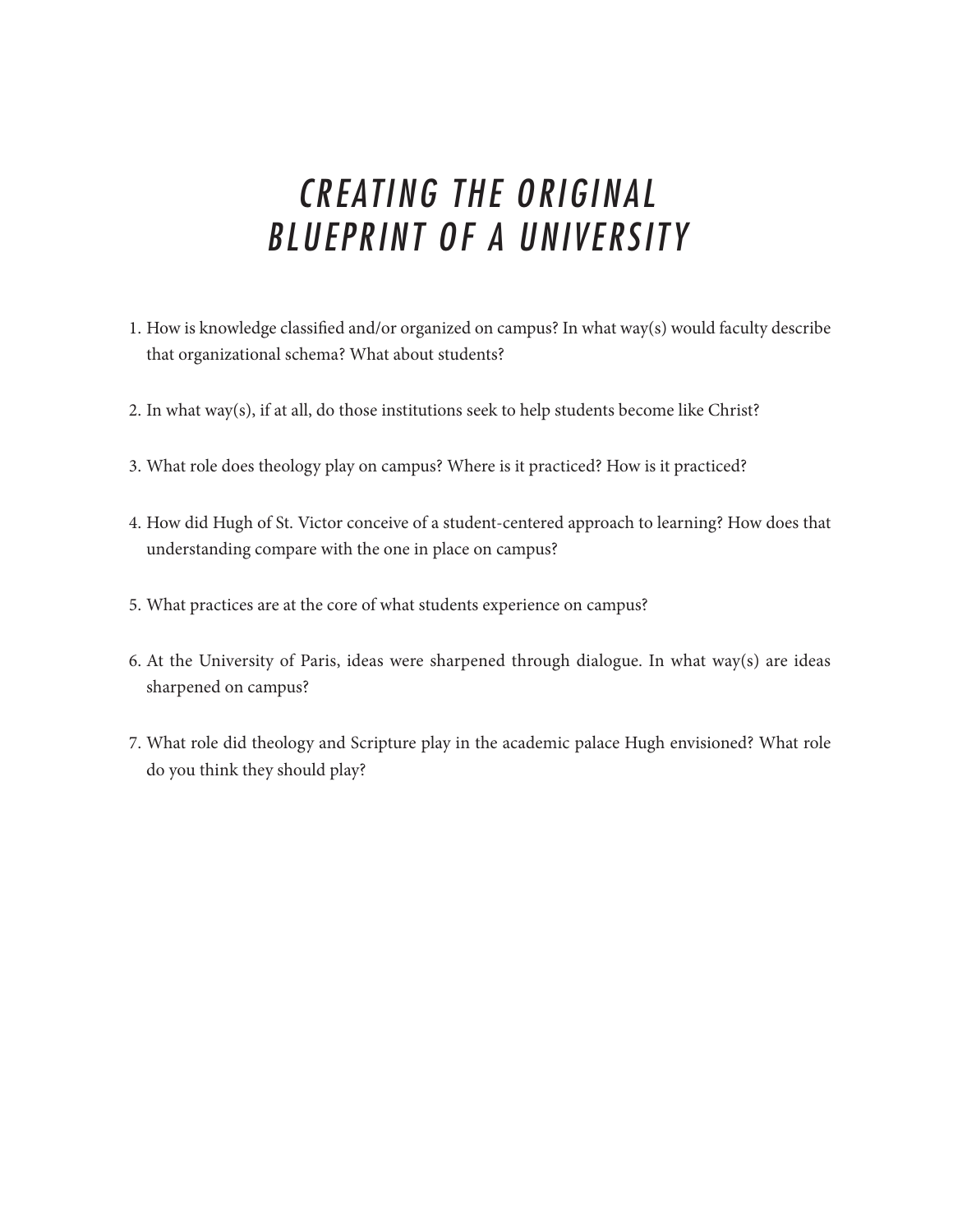### *A CRACKED PINNACLE AND A SHIFTING FOUNDATION*

#### Attempting to Repair the University (1517–1800)

- 1. What is your assessment of the role that the liberal arts play on campus? What impressions do you think students, faculty, and alumni have of that role?
- 2. What is your assessment of the reform efforts of individuals such as Peter Ramus and William Ames? How would others on campus respond to their ideas?
- 3. From your perspective, what are the positives and/or negatives of theological particularity? How does one know when such forms of particularity are practiced to give shape to a community, versus simply acting as a means to exclusion? What form of theological particularity, if any, is practiced on campus?
- 4. What is your assessment of John Witherspoon's appeal to nature? In what way(s) is a comparable appeal made on campus?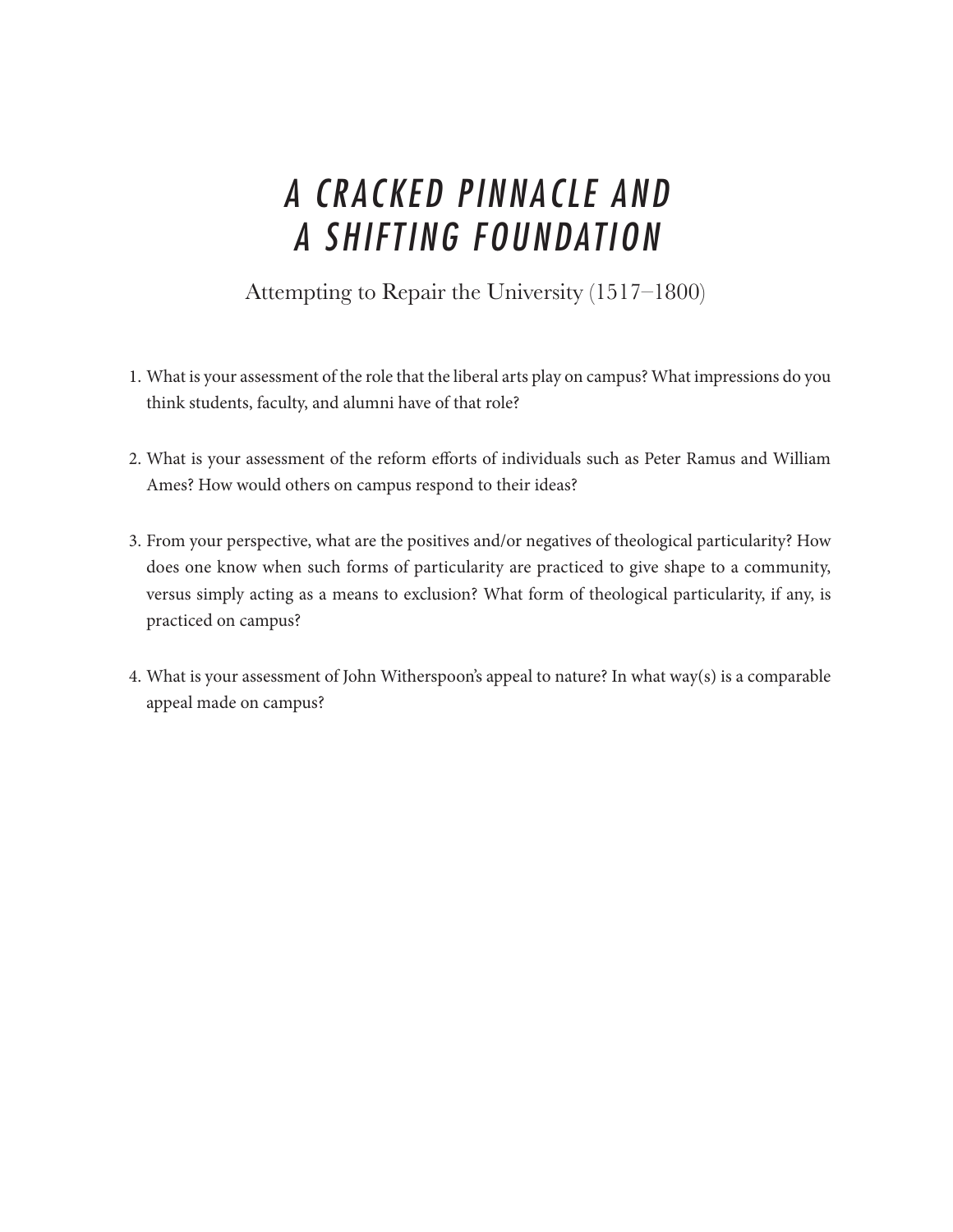### *THE STATE TAKES OVER THE ACADEMIC PALACE IN EUROPE (1750–1870)*

- 1. What forces led the state to show a compelling interest in the efforts of the university? In what way(s) are those forces similar to or different from the ones in place today?
- 2. How are the ideas of Immanuel Kant different from the ideas of Hugh of St. Victor? How do those differences then reflect the organizational differences between the institutions they sought to cultivate? In what ways, if at all, are their ideas operative on campus even today?
- 3. What are the definitive qualities of John Henry Newman's *The Idea of a University*? How do they differ from Kant's ideas? What is your assessment of Newman's *The Idea of a University*? In what way(s), if at all, could Newman's ideas be of benefit on campus?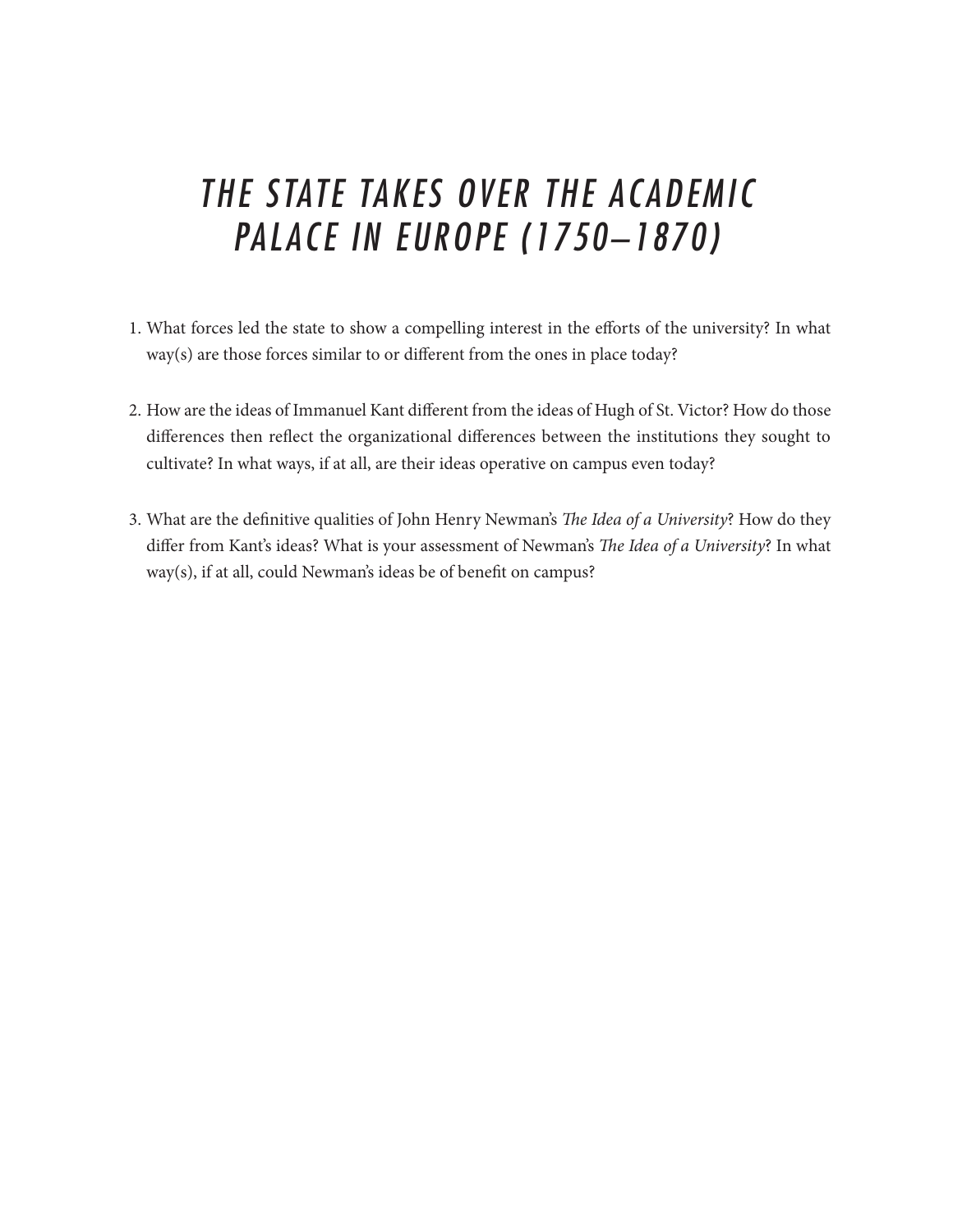# *THE AMERICAN IDEA OF THE UNIVERSITY*

Freedom Within the Bounds of Science (1825–1900)

- 1. How did the university and even some ecclesial leaders in the United States in the 1800s and early 1900s respond to theological sectarianism? What were the practical ramifications of their responses in terms of the nature of the university? How are those responses comparable to ones being offered on campus today?
- 2. In what ways did the leaders of German universities conceive of freedom? What about the leaders of American universities? In what ways were they similar? Different? How is freedom thought of and practiced on campus today?
- 3. What philosophical and organizational commitments defined Johns Hopkins University at its founding? What influence did Johns Hopkins have on other campuses? In what way(s) are those influences still being felt today?
- 4. What convictions drove the faith in science? What limits were then realized? How are those limitations recognized and navigated, if at all, on campus today?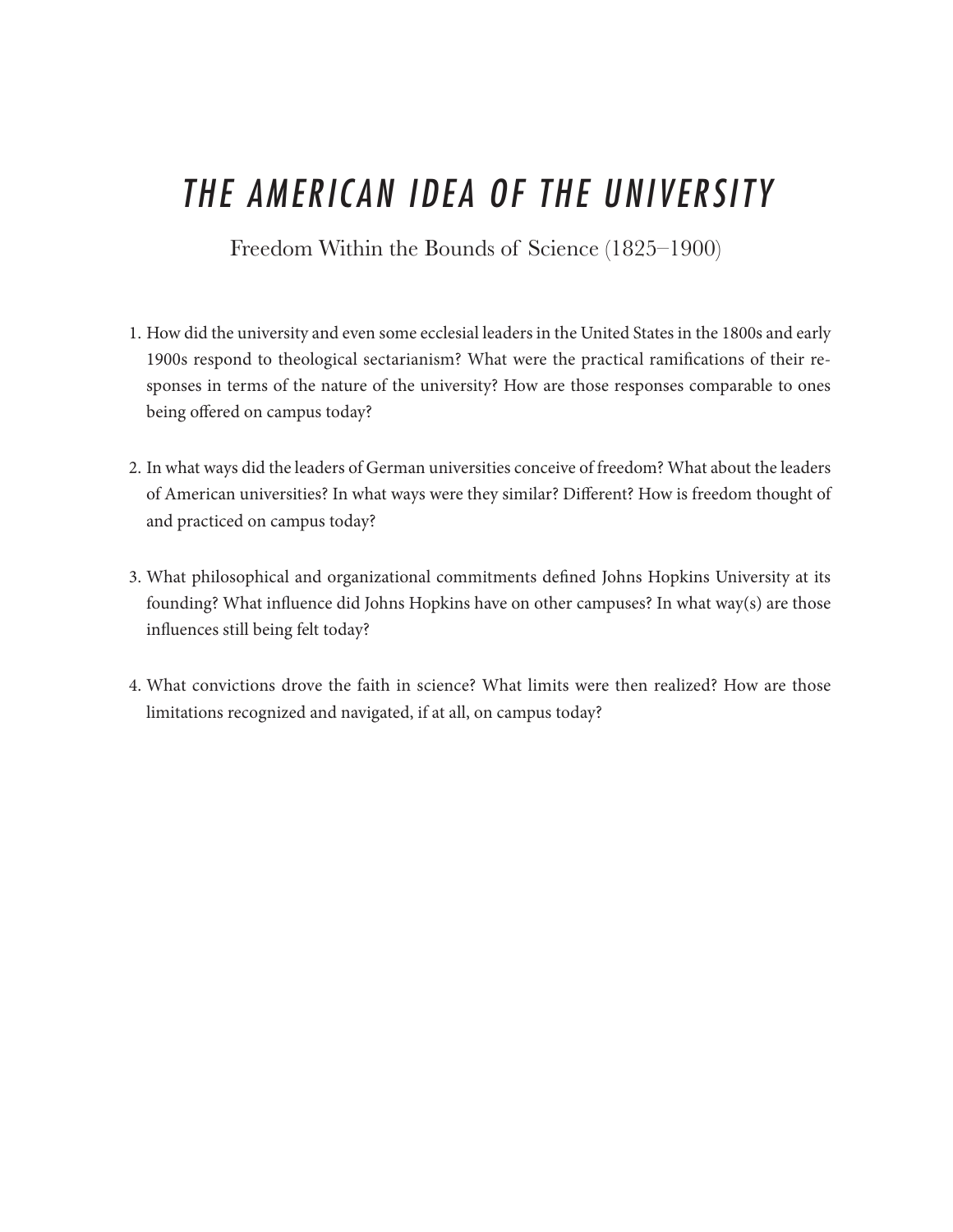# *FRACTURING THE SOUL*

The Creation of the American Multiversity (1869–1969)

- 1. Who was Charles Eliot? In what way(s) did his vision of the university influence his own campus? Other campuses? In your assessment, what are the positives and/or negatives of his vision?
- 2. Who were Robert Maynard Hutchins and Clark Kerr? What pressures were each one of them contending with in relation to their respective visions of the university? What then were their respective visions of the university? Between the two, for which vision do you have a greater affinity? Why? Is either set of pressures still being felt on campus today? If so, in what way(s)?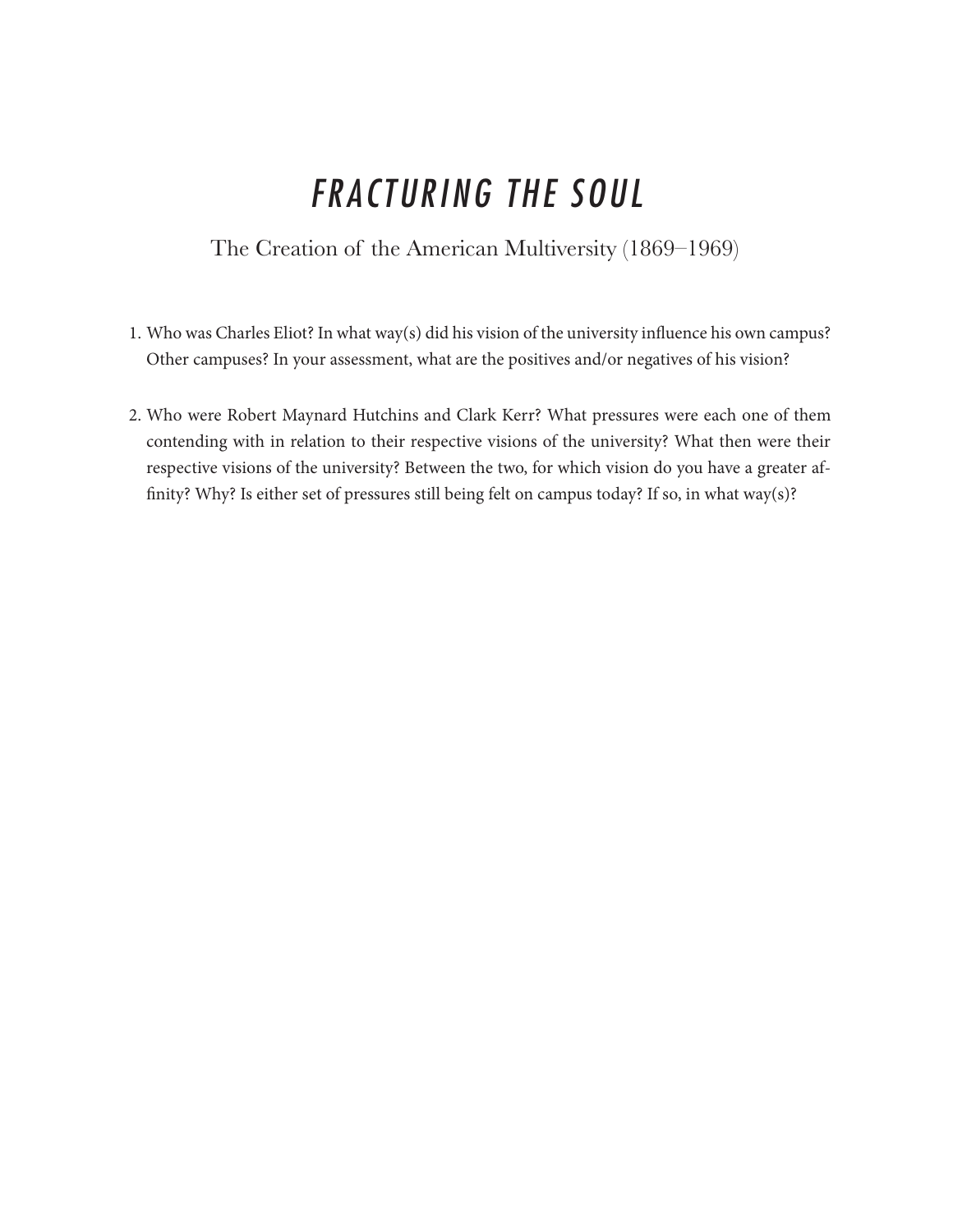# *THE FRAGMENTATION OF THE MULTIVERSITY*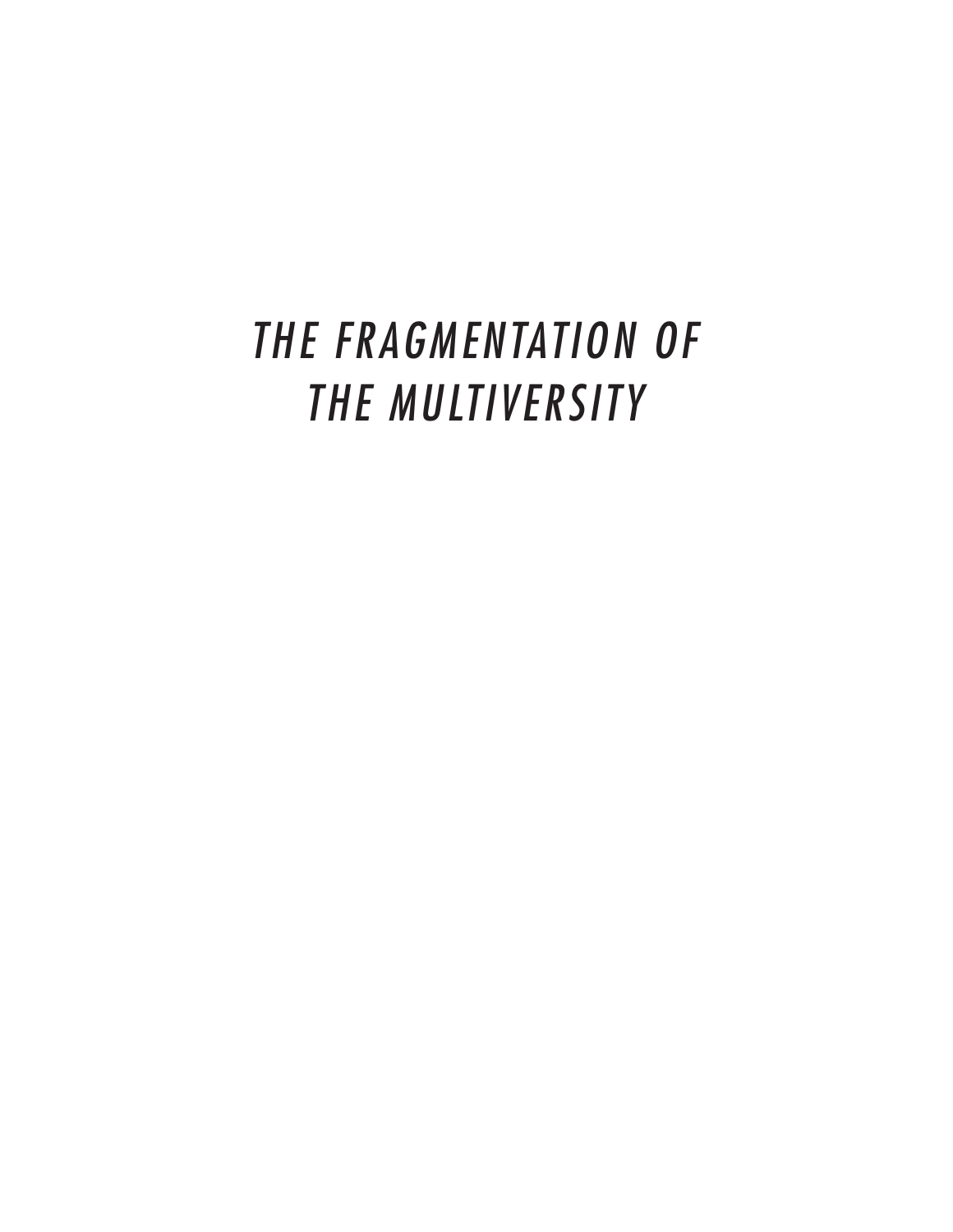### *THE FRAGMENTED SOUL OF THE PROFESSOR*

- 1. What qualities define a good professor? What pressures on campus make it easier for faculty members to be good professors? What makes it more difficult?
- 2. What, if any, are the positive outgrowths of the emergence of a professionalized faculty? In what way(s) should faculty members be evaluated? In what way(s) are faculty evaluated on campus?
- 3. How would you define teaching, service, and research? What relationship should they share? On campus, how are they defined? What relationship do they share there?
- 4. Who was Ernest L. Boyer? What is your assessment of the ideas he presented in *Scholarship Reconsidered*? In what way(s), if any, has his ideas influenced the campus and how scholarship is understood? Evaluated?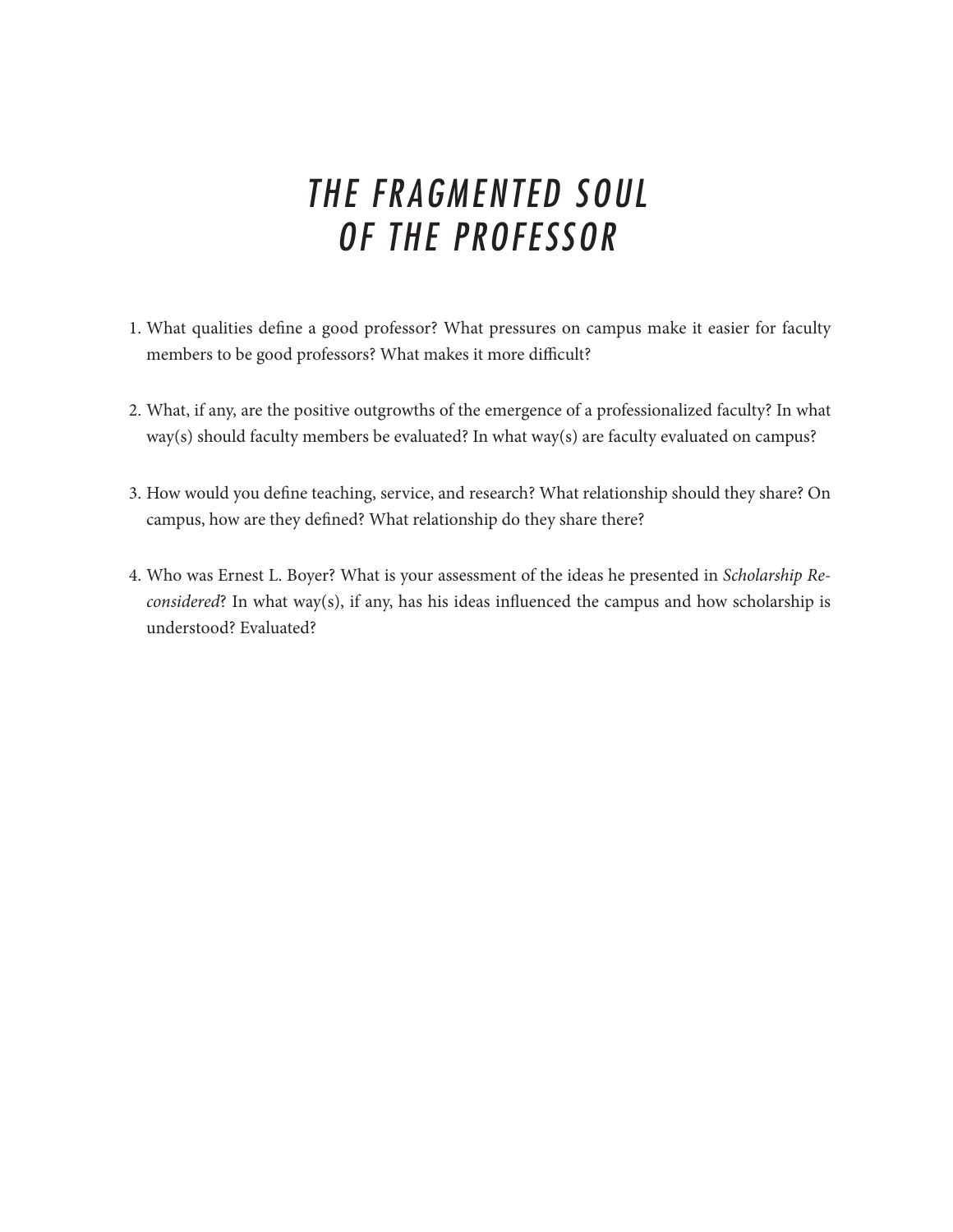# *FALLING TO PIECES*

#### Declaring Independence from Curricular Coherence

- 1. In what way(s) does the curriculum in place most widely in American higher education reflect a desire for coherence? In what way(s) does that desire hold true? Not true?
- 2. Over time, what ideas served as points of coherence for the curriculum in place in American higher education? What ideas, if any, still provide that sense or inclination toward coherence?
- 3. In relation to recent arguments for the value of liberal education (e.g., Michael Roth's *Beyond the University*), what is your assessment of their strengths? Weaknesses? In what way(s), if any, might they prove beneficial or detrimental on campus?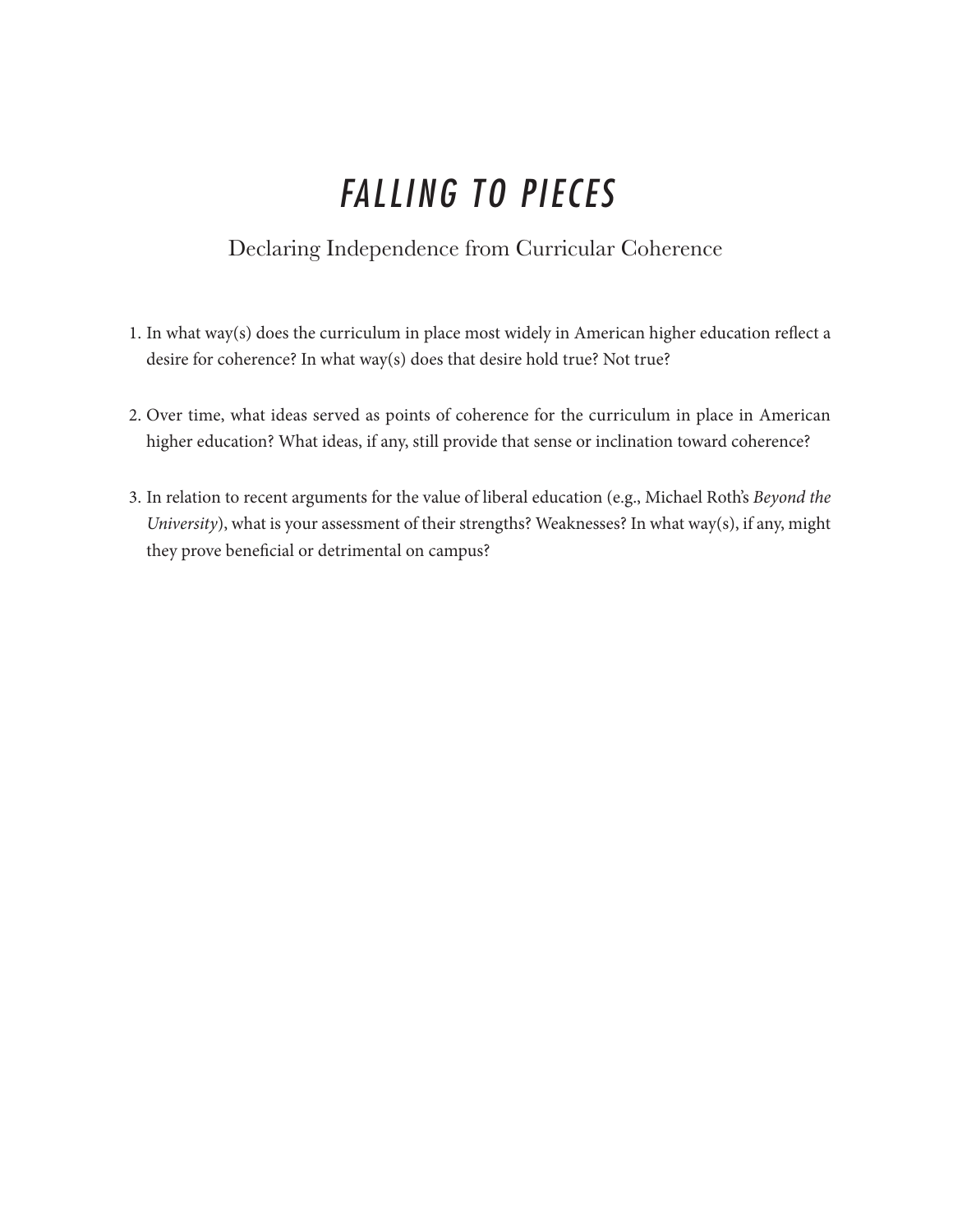# *FRAGMENTING STUDENTS*

#### The Curricular/Cocurricular Division

- 1. How did the curricular and cocurricular spheres of campus life come to be perceived as two distinct spheres? Were those pressures inevitable?
- 2. How do you define the cocurricular sphere? How do you define its value? In what way(s) does that definition and sense of value say anything about your understanding of the curricular sphere? How, if at all, should the two relate to one another?
- 3. In conceptual terms, how do you define a student? What ramifications does that sense of definition then have to do with how you value the curricular and cocurricular spheres on campus? How, if at all, should those two spheres relate to one another?
- 4. What is your assessment of both the philosophy and operating principles that define the residential college system? How, if at all, does that philosophy and those operating principles differ from the ones in place on campus?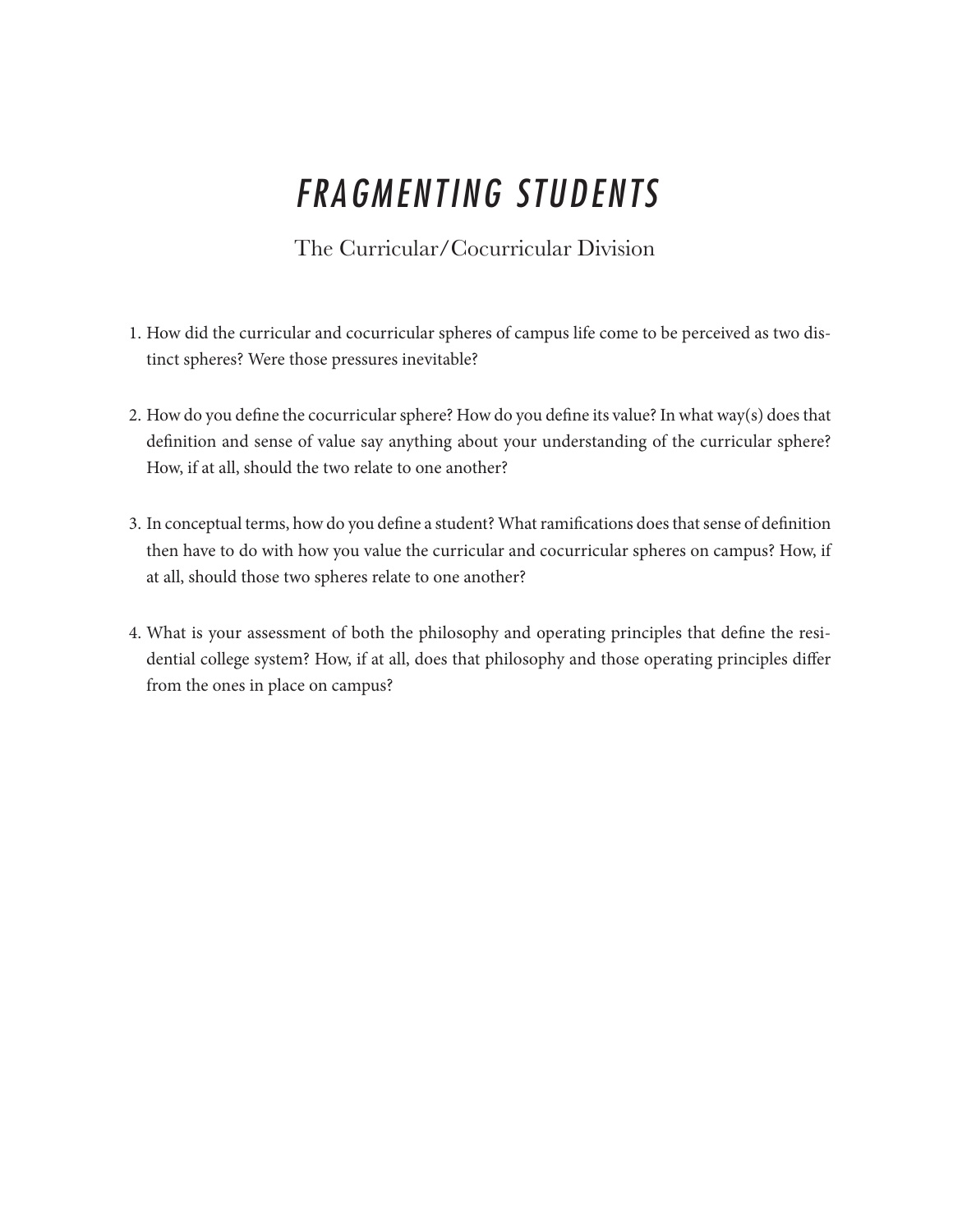# *CHIEF FRAGMENTATION OFFICER*

The Advent of the Professional Administrator

- 1. What pressures led to the emergence of the professional administrator? Was the emergence of the professional administrator inevitable? If so, why? If not, why not? What benefits, if any, came as a result of the emergence of the professional administrator?
- 2. In your opinion, what is the overarching purpose driving administrative efforts on campus? What is your assessment of those efforts in relation to the ongoing health and well-being of the campus?
- 3. Are administrators convenient scapegoats for frustrations that surface on campus? Or are the criticisms justified? Why or why not?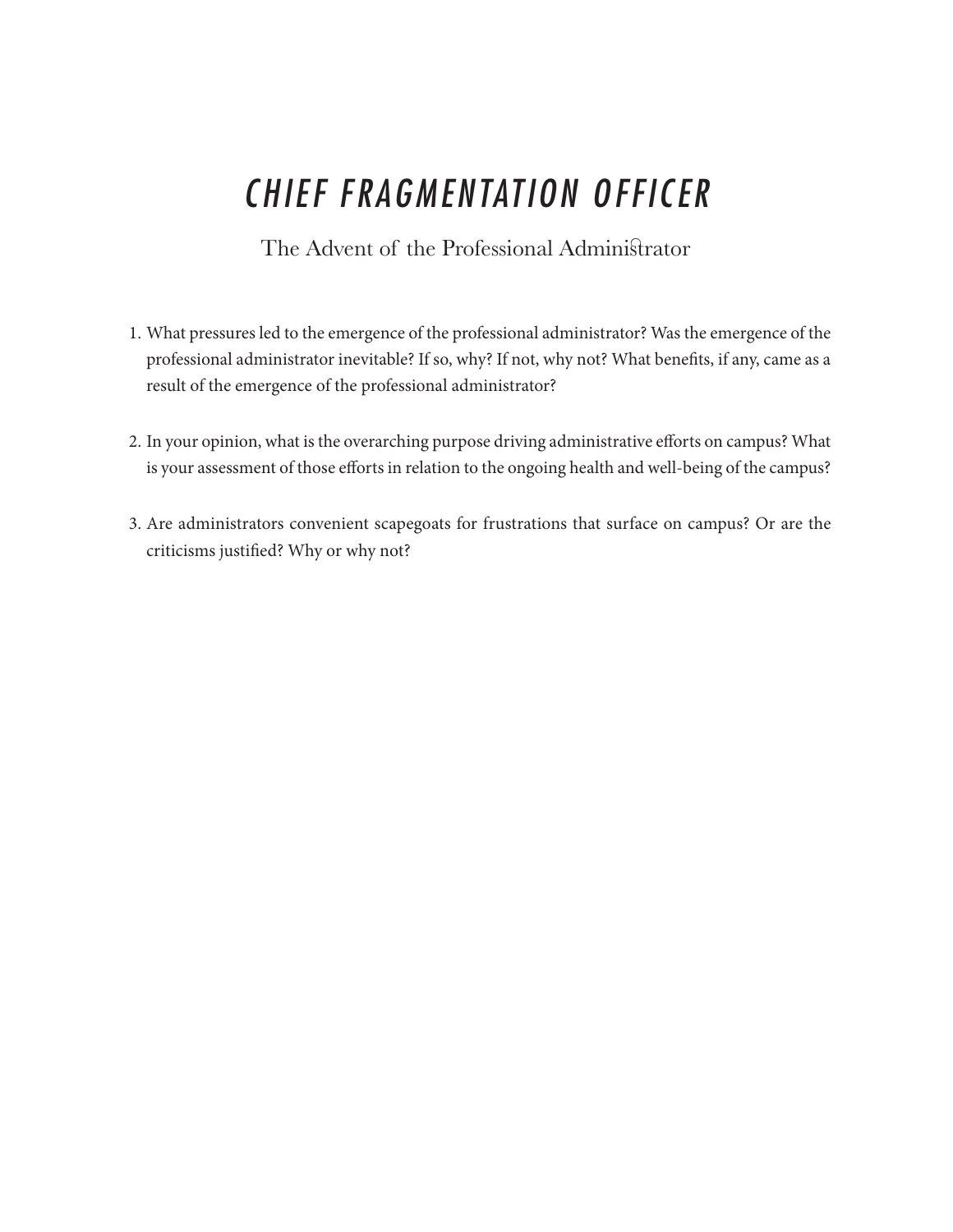# *THE MULTIVERSITY'S RELIGION*

The Unifying and Fragmenting Force of Athletics

- 1. What benefits do intercollegiate athletic programs offer the campus? At what price are those benefits enjoyed? At what point is that price (or, more accurately, prices) unjustified?
- 2. When the phrase "student-athlete" is used on campus, what exactly does it mean? What attendant privileges and/or responsibilities come with being a student-athlete?
- 3. Historically, what forces led to the rise of intercollegiate athletic programs? In what way(s), if any, were those forces positive? Negative? How do those forces then compare to the ones active today?
- 4. In the end, who, if anyone, is responsible for the corruption of the student-athlete model? The NCAA? The media? Alumni? Administrators? Coaches? Faculty members? Why? What, if anything, can be done to reverse that sense of corruption?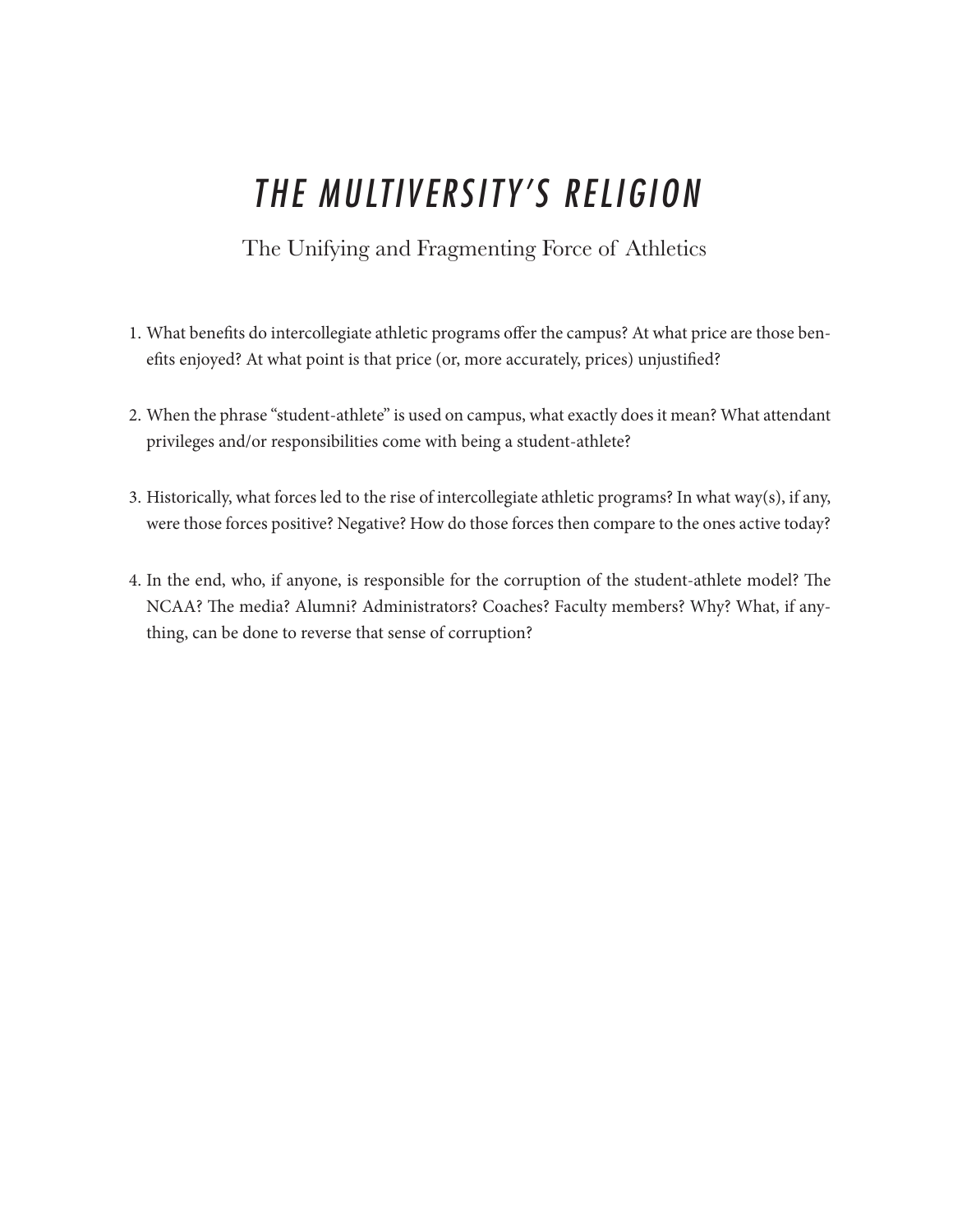### *THE CONSEQUENCES OF MULTIVERSITIES WITH FRAGMENTED SOULS*

#### Online and For-Profit Higher Education

- 1. What is the underlying impulse driving many expressions of online and/or for-profit forms of higher education? In what way(s), if any, were those impulses and attendant forms of impact positive? Negative?
- 2. What, if any, forms of online and/or for-profit education are practiced on campus? In what way(s), if any, do you deem those forms of online and/or for profit education positive? Negative? Why?
- 3. In what way(s) are the recent (i.e., from the last twenty-five years) forms of online and/or for-profit higher education similar to earlier forays into technical education? What ways are they different?
- 4. In the end, what forms of assessment will allow online and/or for-profit forms of higher education to be measured by more than whether they are simply different from other forms of higher education?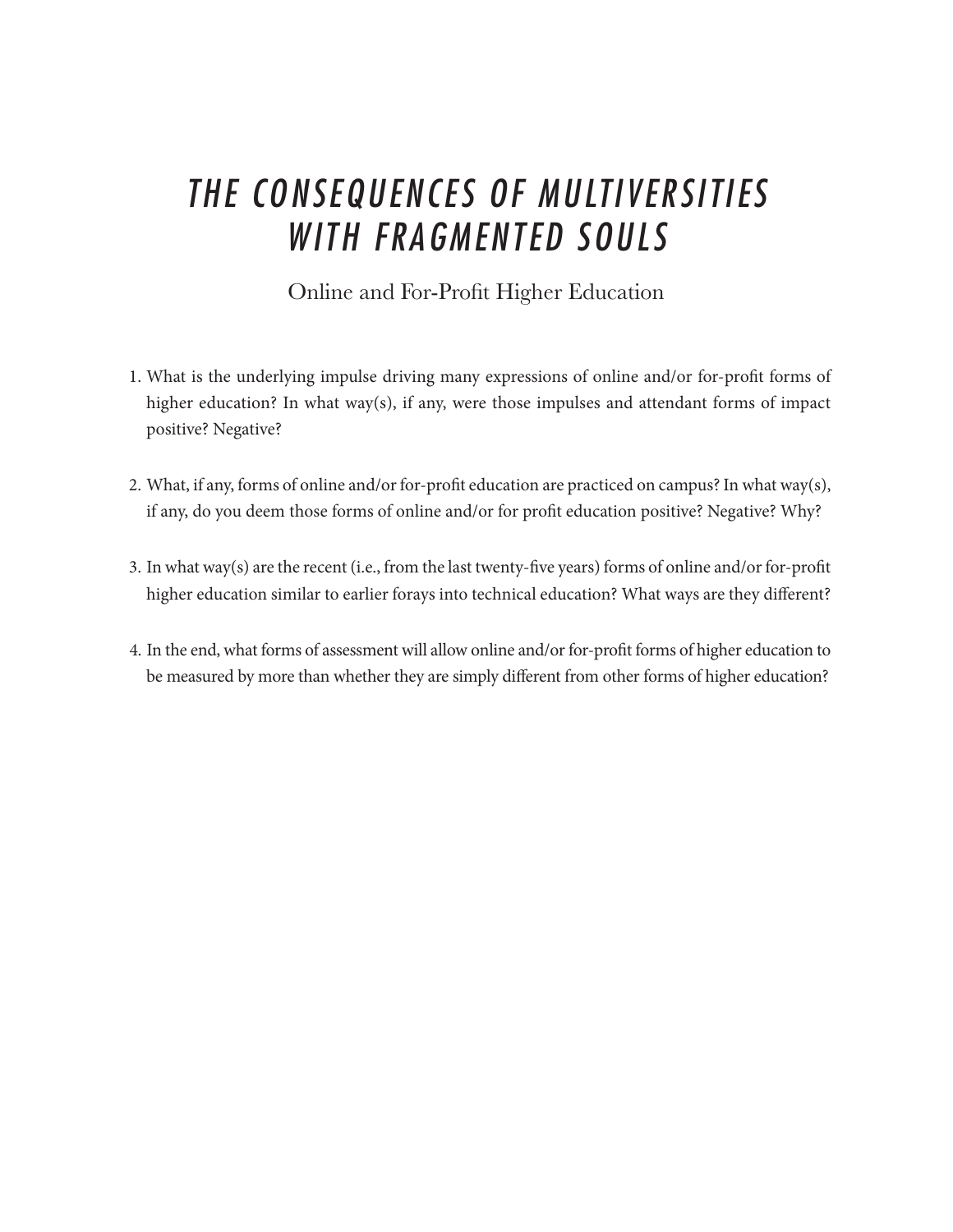# *RESTORING THE SOUL OF THE UNIVERSITY*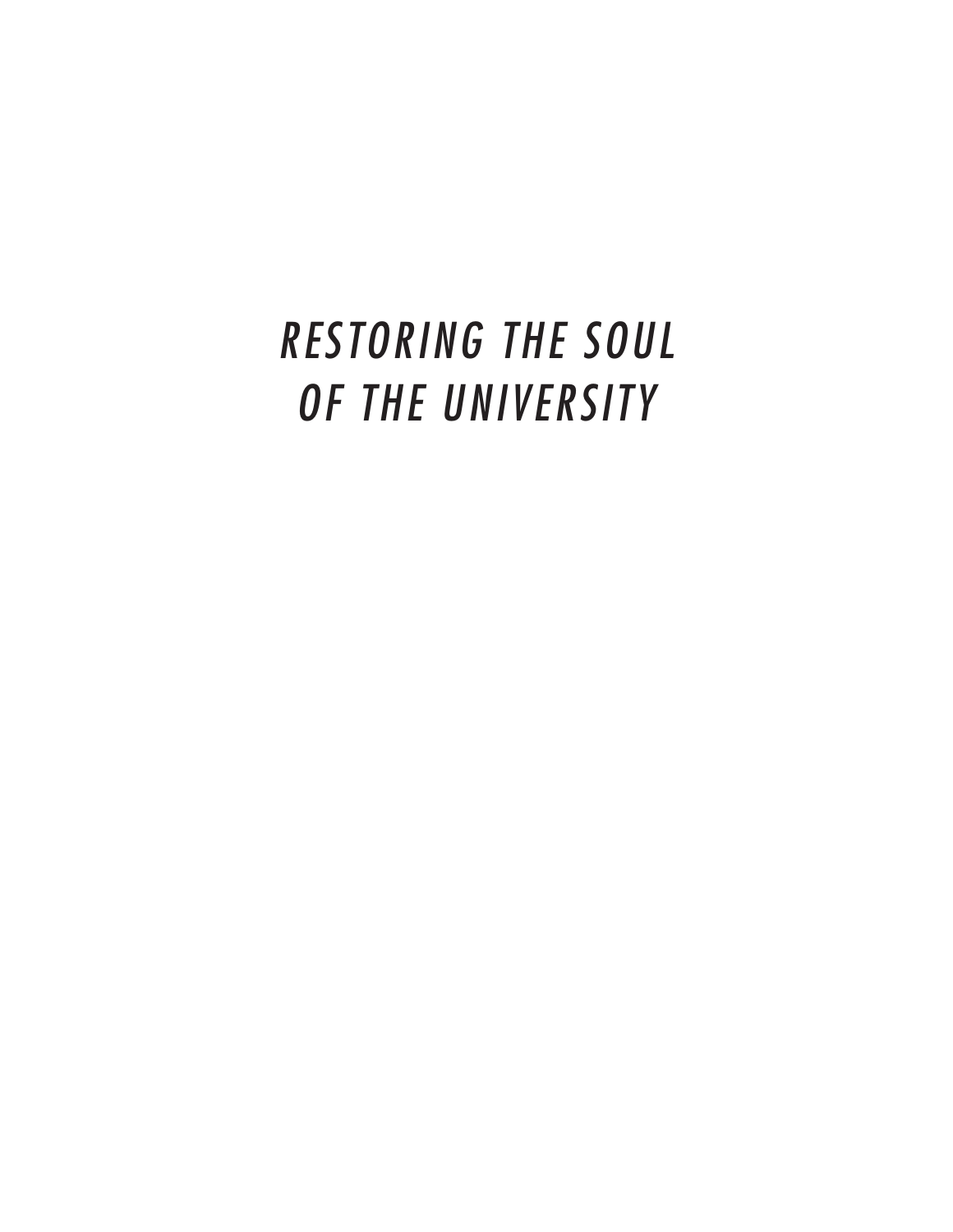### *WHEN THEOLOGY SERVES THE SOUL OF THE UNIVERSITY*

- 1. How do you define theology? How is theology defined on campus? How, if at all, is that definition different from one that aspires to view theology as the queen of the sciences?
- 2. By its very nature, is the university an entity that must operate with an understanding of theology as the queen of the sciences? Will a university absent such an understanding invariably struggle with the identity described as a multiversity?
- 3. In what way(s) can even robust theology departments play a role in domesticating the role theology could otherwise play on campus?
- 4. What role does common worship (and the various practices it includes) play in cultivating an understanding of theology as the queen of the sciences?
- 5. If theology is the queen of the sciences, what then are the ramifications for how the curricular and cocurricular spheres are defined separately and also in relation to one another?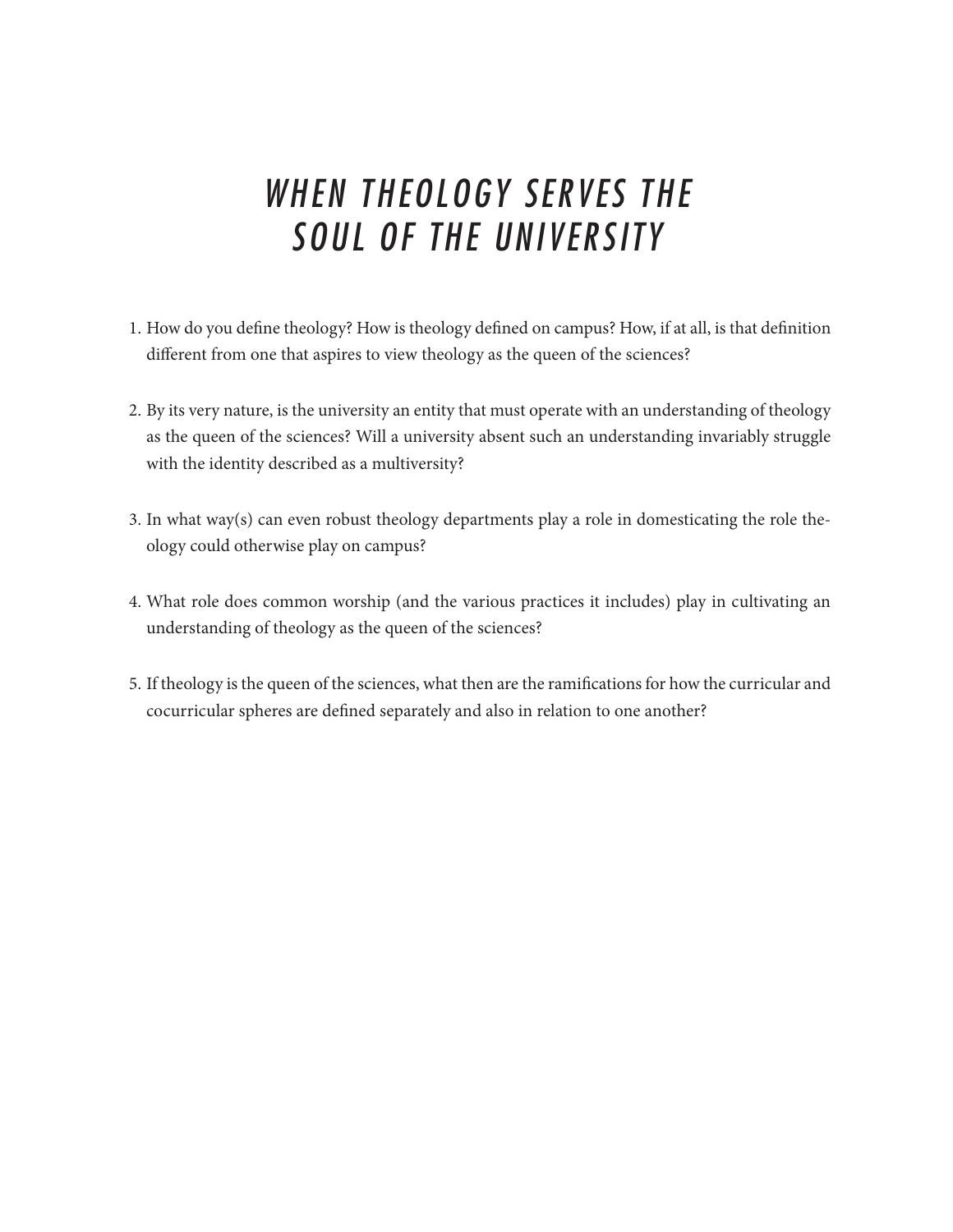## *REIMAGINING THE ACADEMIC VOCATION*

- 1. What is your assessment of what is defined as faithful teaching, scholarship, and service? In what way(s) do those ideas compare with the ones in place on campus?
- 2. What practices are needed in order to resist (or ideally transcend) forces that may otherwise facilitate fragmentation?
- 3. What role do the virtues play in the cultivation of the academic vocation? How are such virtues cultivated? What then are the ramifications for faculty development programs?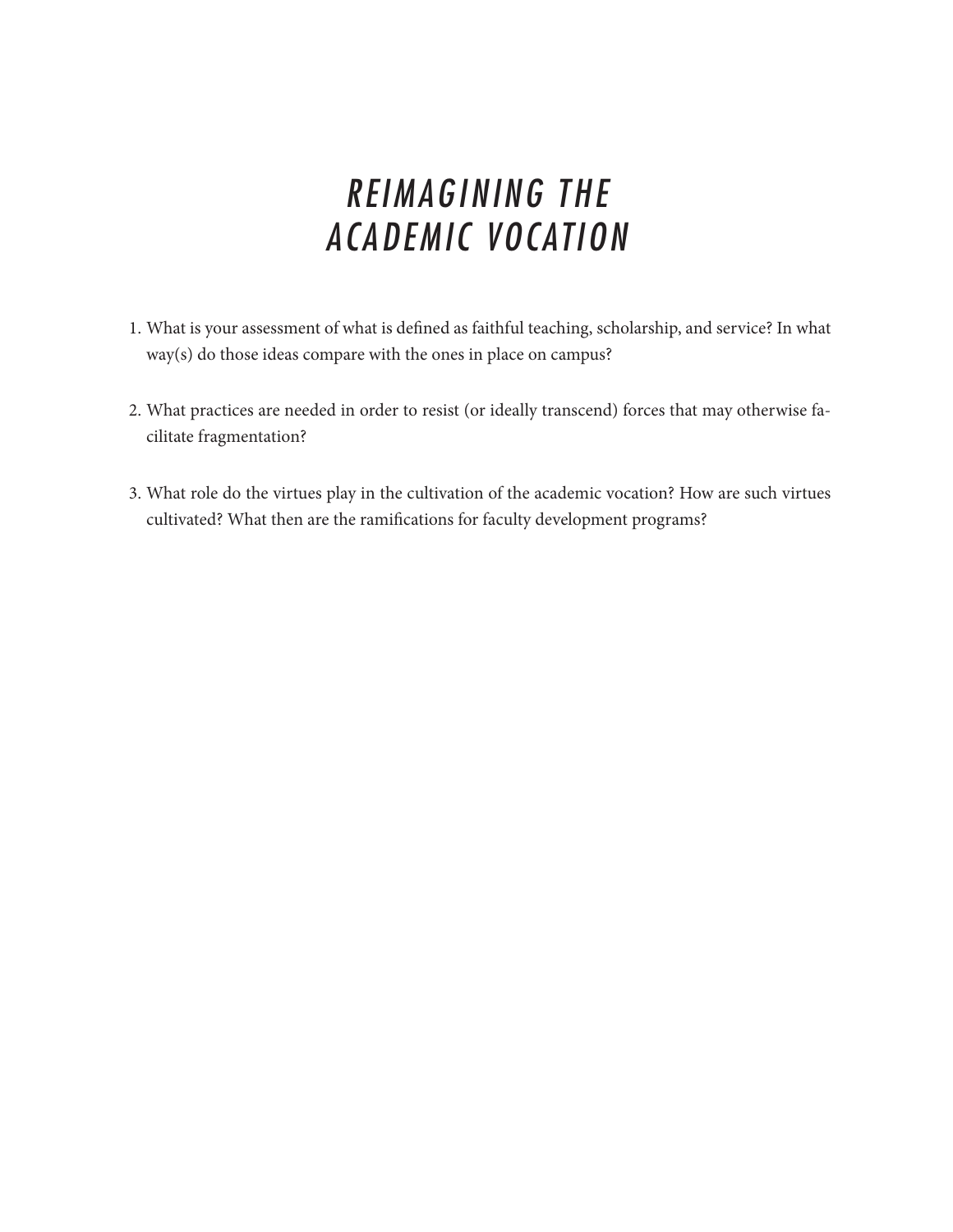## *REIMAGINING THE ACADEMIC DISCIPLINES*

- 1. How do you compare the curricular proposal offered by Gilbert Meilaender with the one offered by Parker Palmer and Arthur Zajonc? What are the merits and/or deficiencies of each approach?
- 2. What are the implications for practicing theology as the queen of the sciences for the relationship the disciplines could, and arguably should, share? Is it possible for the disciplines to be properly ordered in relation to one another absent such an understanding of theology?
- 3. What responsibilities do faculty members have for the proper ordering of the disciplines? What responsibilities do students have? In what ways do those responsibilities compare with the ones presently being exercised on campus by faculty members and students?
- 4. In what way does such an understanding of the disciplines extend beyond what are commonly referred to as traditional curricular spaces? For example, what impact does such an understanding then have on the cocurricular (and, as argued in chapter fifteen, vice versa)?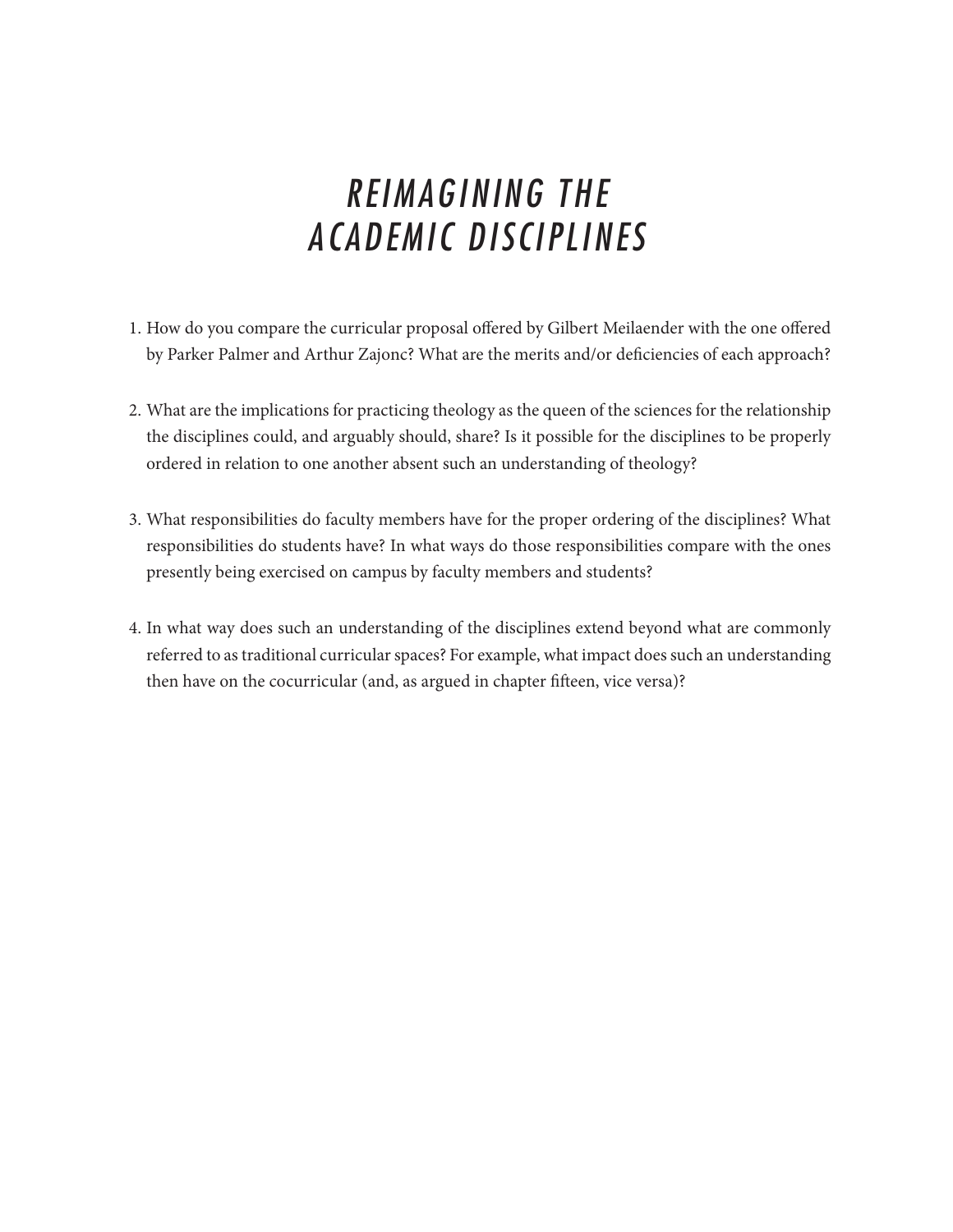# *REIMAGINING THE COCURRICULAR*

#### Transforming the Bubble to a Greenhouse

- 1. What does it mean to refer to a university as a community? What comparable language, if any, is used on campus? If theology is practiced as the queen of the sciences, what ramifications then affect how such a sense of community is defined?
- 2. What lesson(s) does the story of Nehemiah offer for the cultivation of community? For the virtues that are needed to cultivate such a community?
- 3. What lesson(s) does the story of the creation of humanity offer for the cultivation of identity? For the virtues needed to cultivate such a community?
- 4. What kind of relationship are curricular and cocurricular educators to share in such an understanding of the university? What are the practical ramifications? How, if at all, does such an understanding differ from the one in place on campus?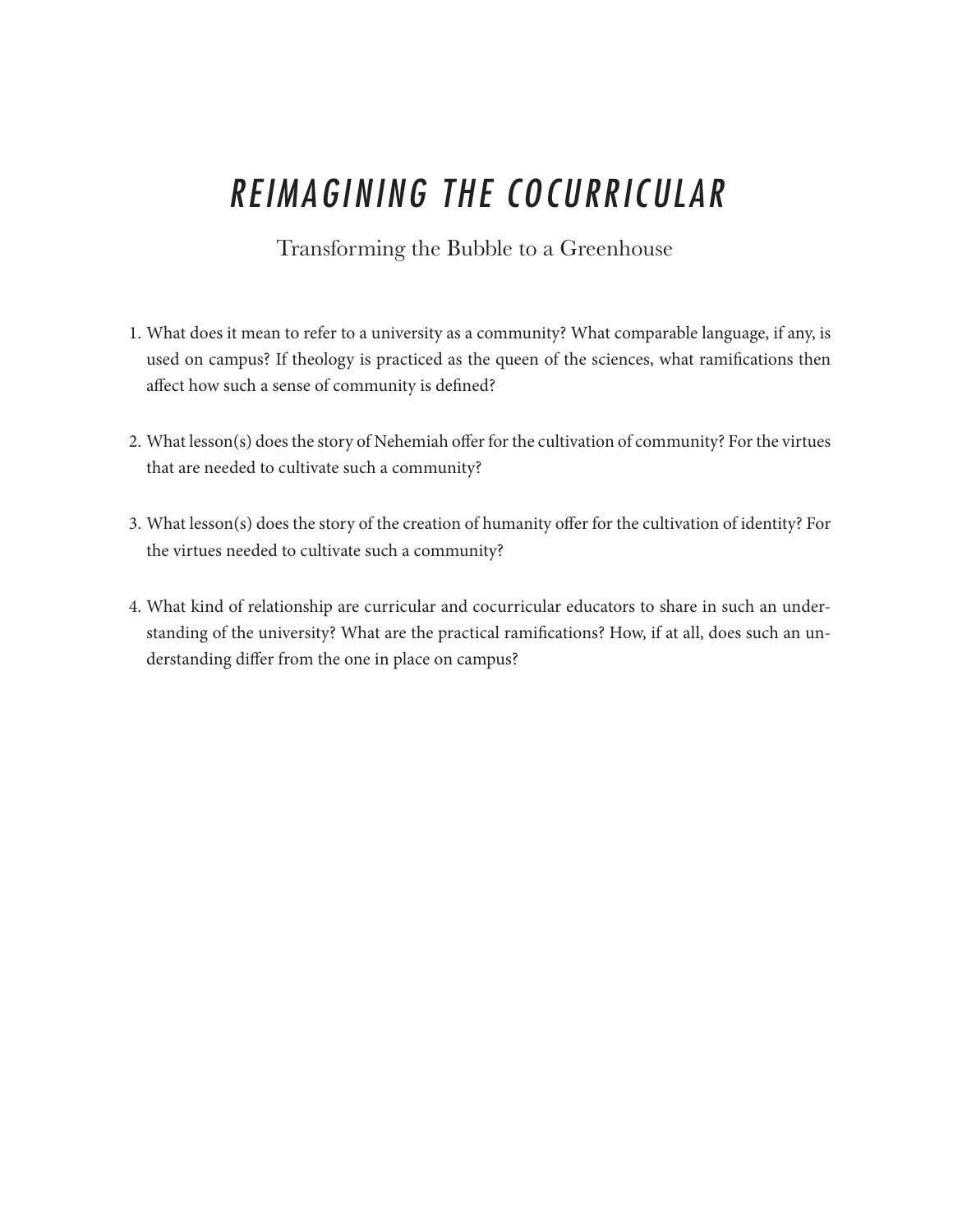## *REIMAGINING ACADEMIC LEADERSHIP*

- 1. What insights does Walter Brueggemann's understanding of Jeremiah's prophetic utterances hold for higher education today? What are the implications for Brueggemann's understanding of Jeremiah for administrators?
- 2. Are their areas or elements of administration that seem most available for or resistant to reimagining? Why?
- 3. If the present time is, in fact, exilic, what are the ramifications for administrators? What are the ramifications for how others view their identity and work? What, if anything, does the story of Daniel have to offer in terms of those two forms of understanding?